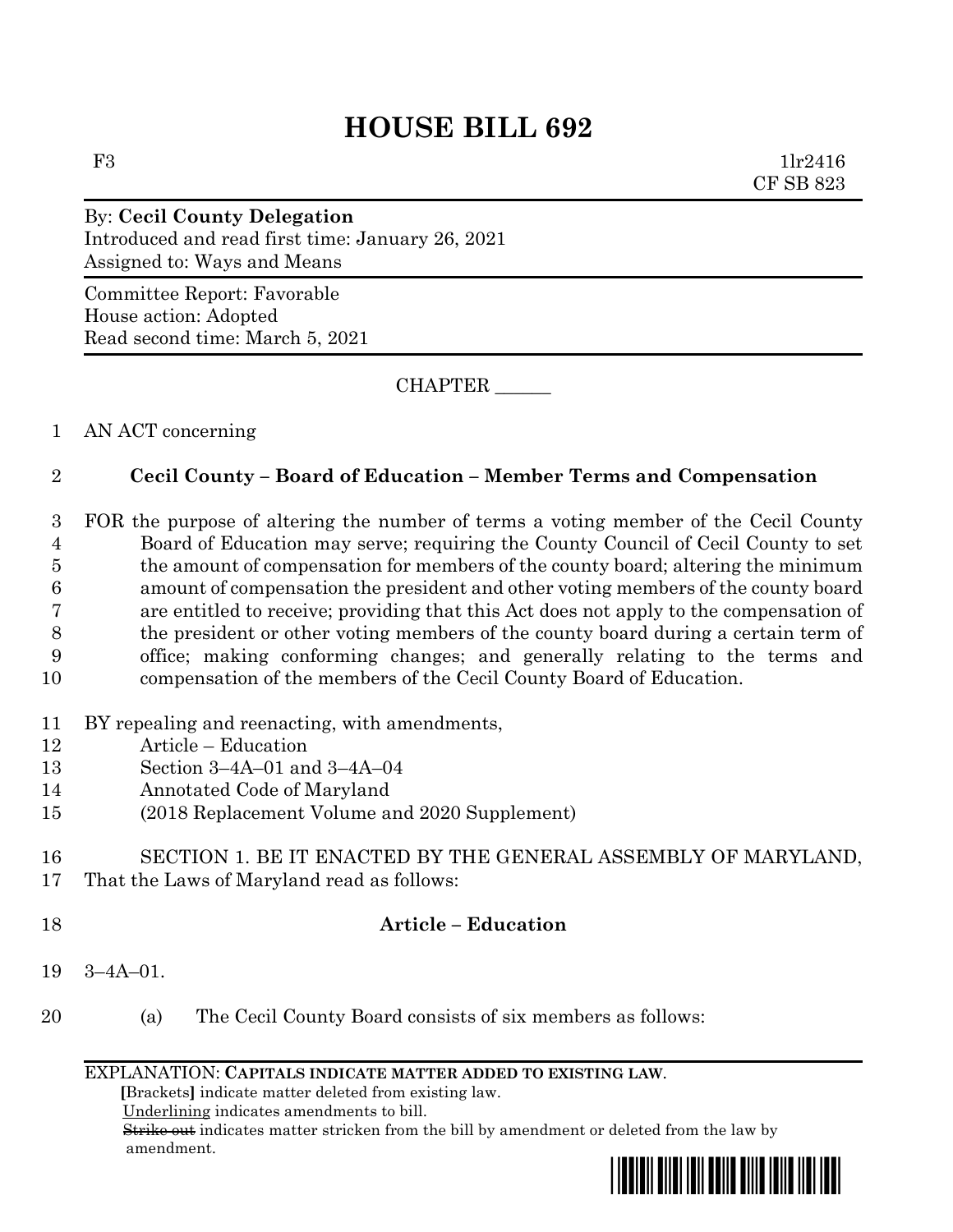## **HOUSE BILL 692**

| $\mathbf 1$<br>$\overline{2}$ | (1)<br>and                                                                                                                                                                                                                                         |                                                                                                                                         | One voting member elected from each of the five commissioner districts; |  |
|-------------------------------|----------------------------------------------------------------------------------------------------------------------------------------------------------------------------------------------------------------------------------------------------|-----------------------------------------------------------------------------------------------------------------------------------------|-------------------------------------------------------------------------|--|
| $\boldsymbol{3}$              | (2)                                                                                                                                                                                                                                                |                                                                                                                                         | One nonvoting student member.                                           |  |
| 4<br>$\overline{5}$           | The five voting members of the county board shall be elected at a general<br>(b)<br>election as required by subsection (c) of this section.                                                                                                        |                                                                                                                                         |                                                                         |  |
| 6<br>7                        | (1)<br>$\left( \text{c} \right)$<br>district.                                                                                                                                                                                                      |                                                                                                                                         | A member from a county commissioner district shall be a resident of the |  |
| 8<br>9                        | (2)                                                                                                                                                                                                                                                | A member from a county commissioner district who no longer resides in<br>the district may not continue as a member of the county board. |                                                                         |  |
| 10<br>11                      | A candidate elected to the county board shall be a registered voter and<br>(3)<br>resident of Cecil County for at least 3 years.                                                                                                                   |                                                                                                                                         |                                                                         |  |
| 12<br>13<br>14                | Except as provided under subsection (e) of this section, each voting<br>(d)<br>(1)<br>member serves for a term of 4 years beginning on the first Monday in December after the<br>member's election and until a successor is elected and qualifies. |                                                                                                                                         |                                                                         |  |
| $15\,$                        | (2)                                                                                                                                                                                                                                                |                                                                                                                                         | A voting member may not serve for more than [two] <b>THREE</b> terms.   |  |
| 16<br>17                      | The Governor shall appoint a new member to fill any vacancy on the<br>(3)<br>county board for the remainder of that term and until a successor is elected and qualifies.                                                                           |                                                                                                                                         |                                                                         |  |
| 18                            | (e)                                                                                                                                                                                                                                                |                                                                                                                                         | The terms of the voting members are staggered as follows:               |  |
| 19<br>20                      | Members of the county board from commissioner districts 3, 4, and 5<br>(1)<br>shall be elected at the 2006 general election and every 4 years thereafter; and                                                                                      |                                                                                                                                         |                                                                         |  |
| 21<br>22                      | Members of the county board from commissioner districts 1 and 2 shall<br>(2)<br>be elected at the 2008 general election and every 4 years thereafter.                                                                                              |                                                                                                                                         |                                                                         |  |
| 23                            | (f)<br>(1)                                                                                                                                                                                                                                         |                                                                                                                                         | The student member shall:                                               |  |
| 24<br>$25\,$<br>26            | Be an eleventh or twelfth grade student in the Cecil County<br>(i)<br>public school system elected by the high school students of the county in accordance with<br>procedures established by the school system;                                    |                                                                                                                                         |                                                                         |  |
| $27\,$<br>28                  | member;                                                                                                                                                                                                                                            | (ii)                                                                                                                                    | Serve for 1 year beginning on July 1 after the election of the          |  |
| 29                            |                                                                                                                                                                                                                                                    | (iii)                                                                                                                                   | Be a nonvoting member; and                                              |  |
| 30                            |                                                                                                                                                                                                                                                    | (iv)                                                                                                                                    | Advise the county board on the thoughts and feelings of students.       |  |